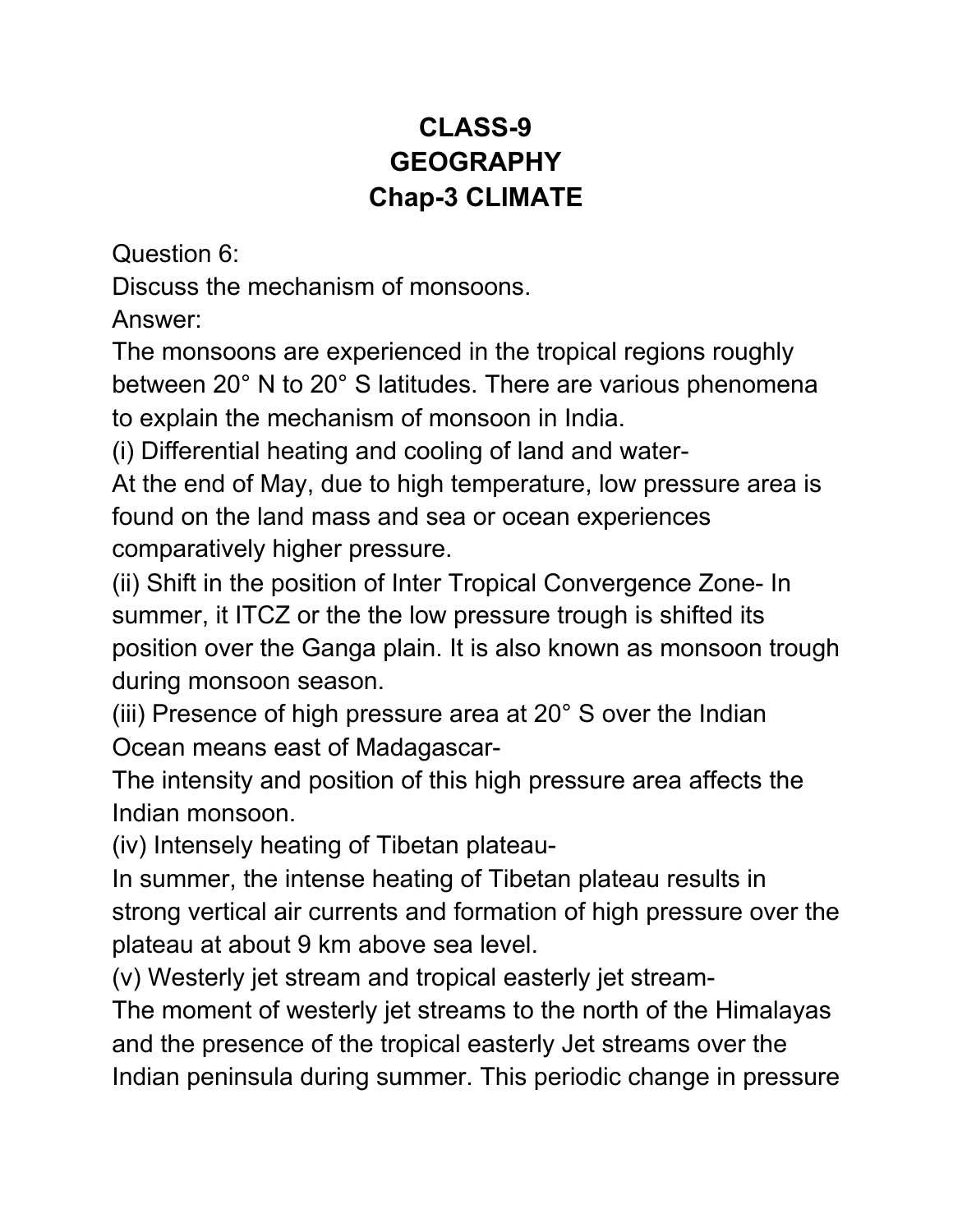condition is known as Southern Oscillation. This change in the pressure condition over the southern ocean also affects the monsoon.

Question 7:

Give an account of weather conditions and characteristics of the cold season.

## Answer:

The Cold Weather Season-

Beginning from mid-November, the winter season lasts till February. The weather is usually marked by clear sky, low temperatures and low humidity, and feeble and variable winds. The temperature decreases from the south to the north, with the peninsular region not showing any noticeable seasonal change in temperature pattern due to the moderating influence of the sea. The coldest months are December and January. The days are generally warm and the nights are cold. Frost is common in the north and the higher slopes of the Himalayas experience snowfall.

During this season, the sub- tropical westerly jet streams blowing south of the Himalayas bring in cyclonic disturbances from the Mediterranean region. These cause winter rains over the plains and snowfall in the mountains. The Tamil Nadu coast also receives winter rainfall due to the blowing of the north-east trade winds from sea to land.

Question 8:

Give the characteristics and effects of the monsoon rainfall in India.

Answer: